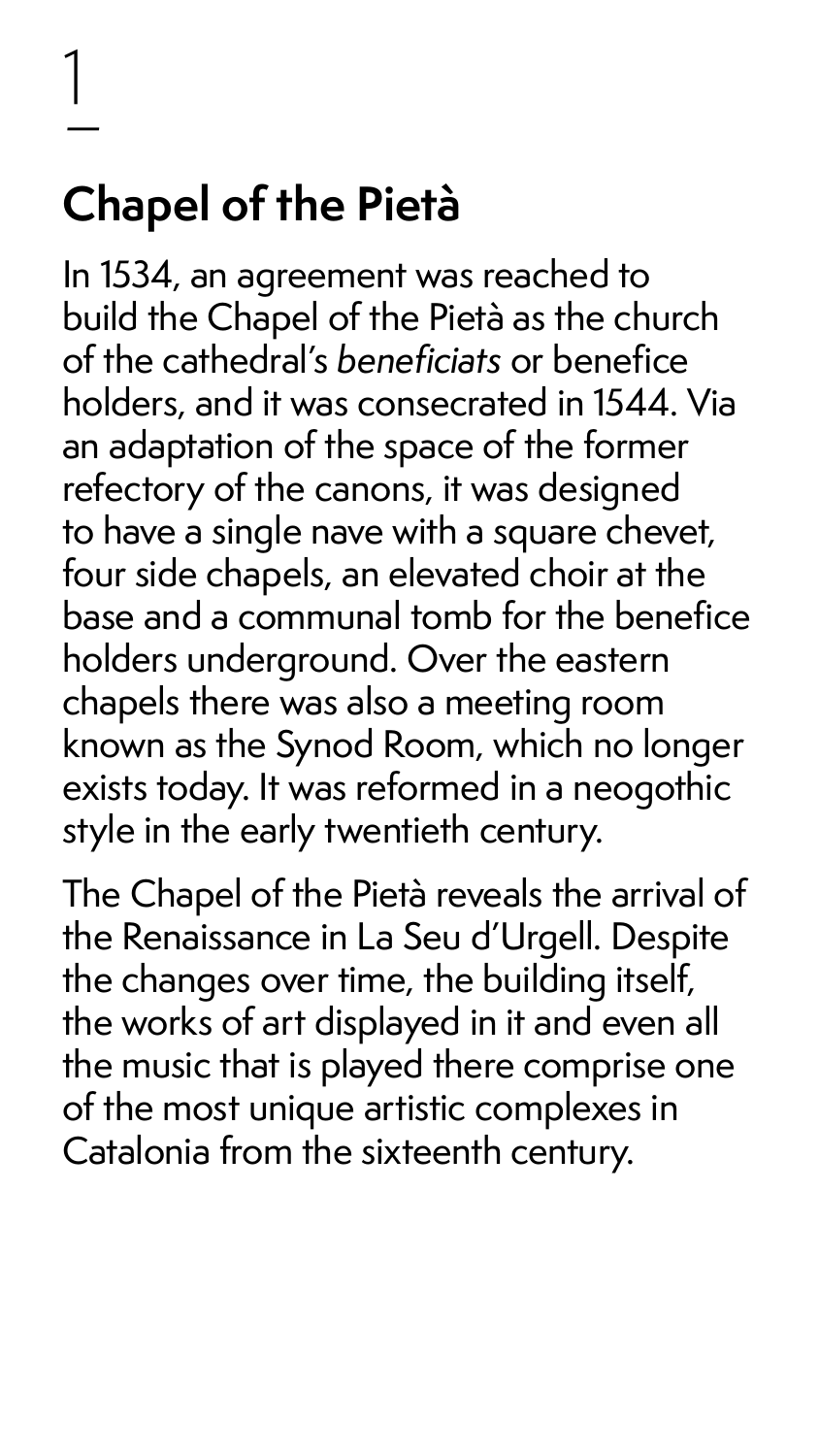# 2 –

### **The sculptor Jeroni Xanxo in La Seu d'Urgell**

Jeroni Xanxo, a sculptor working between 1537 and 1575, was a driving force in the blossoming of Renaissance art in La Seu. Originally from Barcelona, his prestige led him to oversee important projects in other parts of Catalonia as well, like Lleida, Tarragona and Sant Llorenç de Morunys. Two of his most important works are conserved in the Chapel of the Pietà: the main altarpieces and the group of the Dormition of Mary or the altarpiece of the Apostles, the outcome of the same artistic impetus that had gotten underway with the building's construction.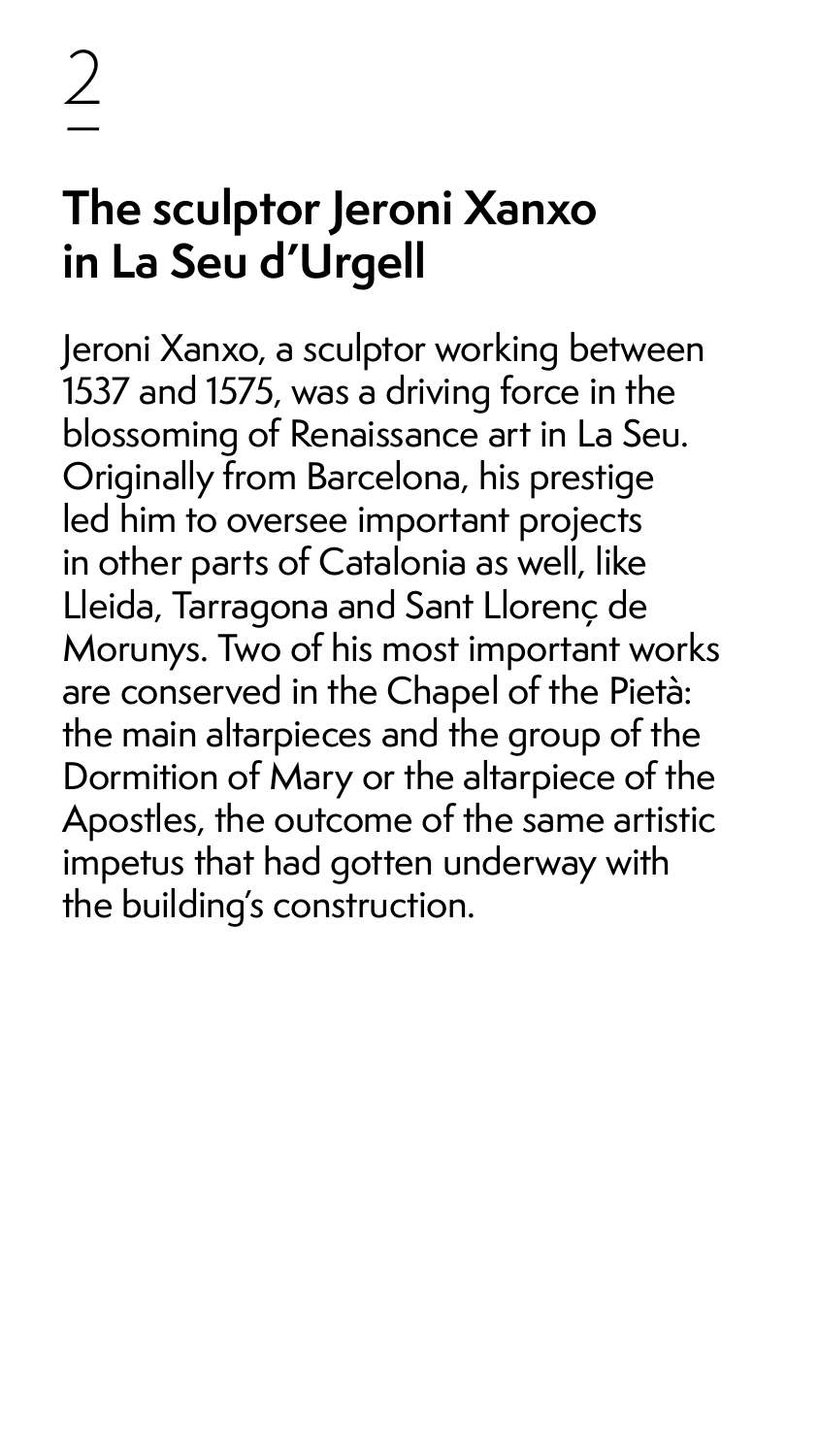# **Patriarchs and prophets**

The Synod Room in the Chapel of the Pietà, which no longer exists today, was decorated with a series of paintings on canvas which are unique in the context of sixteenth-century painting in Catalonia.

They depicted sixteen biblical figures: the prophets Jeremiah, Elias and Balaam, and the patriarch Jacob and his twelve sons, the heads of the tribes of Israel. The figures were accompanied by their name and a unique attribute: each son of Jacob also had a brief painted text in Spanish with the blessing that his father gave him according to the Book of Genesis.

The sixteen paintings, envisioned based on Flemish engravings, were the work of at least two artists whose names and origins are unknown: one painted the prophets and the other the patriarchs. We know nothing about the commission of this curious set of works,

#### but the depiction of the twelve tribes, which alludes to all of God's peoples, does not seem to be befitting for a meeting room.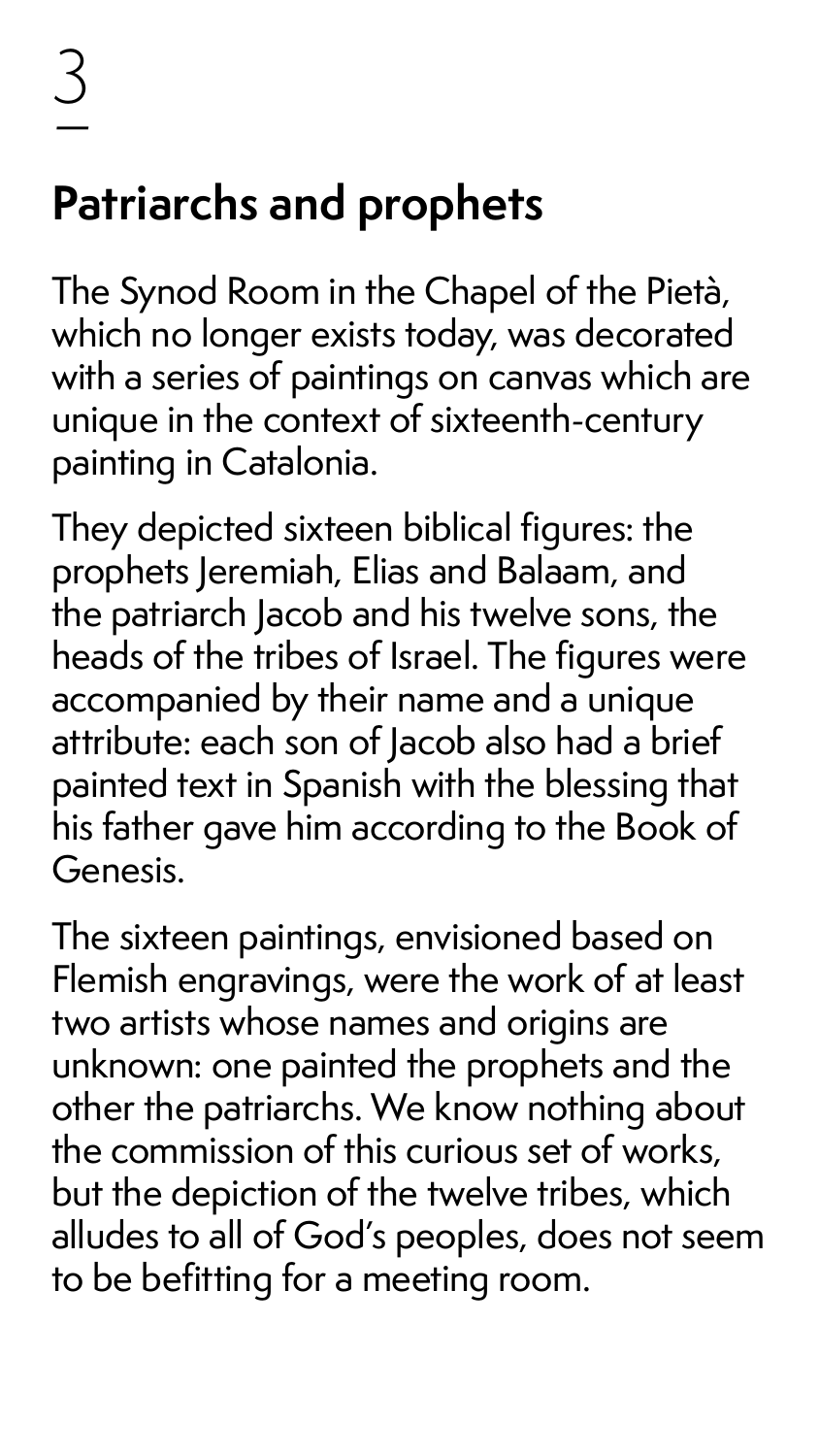

### **Worship and memory of the bishops of Urgell**

Within Catalonia, the diocese of Urgell has an exceptional tradition of saintly bishops. Bishops Justus (sixth century), Ermengol (eleventh century) and Ot (twelfth century) are still venerated today; for a certain period of time the sanctity of Felix (eighth to ninth centuries), Sal·la (tenth to eleventh centuries) and Eribau (eleventh century) was also celebrated. But the worship of Ermengol and Ot, the patrons of the bishopric and the city, particularly endured in two chapels in the Romanesque cathedral. The renovation of their sculptures in the Modern Age, which focused on the conservation of their reliquaries, sought simultaneously to reflect the importance of the cathedral, the city and the diocese. This is why they were given artistic treatments by prominent artists.

Instructed by these examples, in the late Middle Ages and the Modern Age, the bishops of Urgell were buried in more modern tombs, although they were similar to those of the holy pontiffs. The tomb of bishop Joan Despés (+1530) is inside the cathedral, but there are many others as well. The testimonies of these painted effigies enable us to reconstruct this intriguing artistic, institutional and spiritual dialogue.